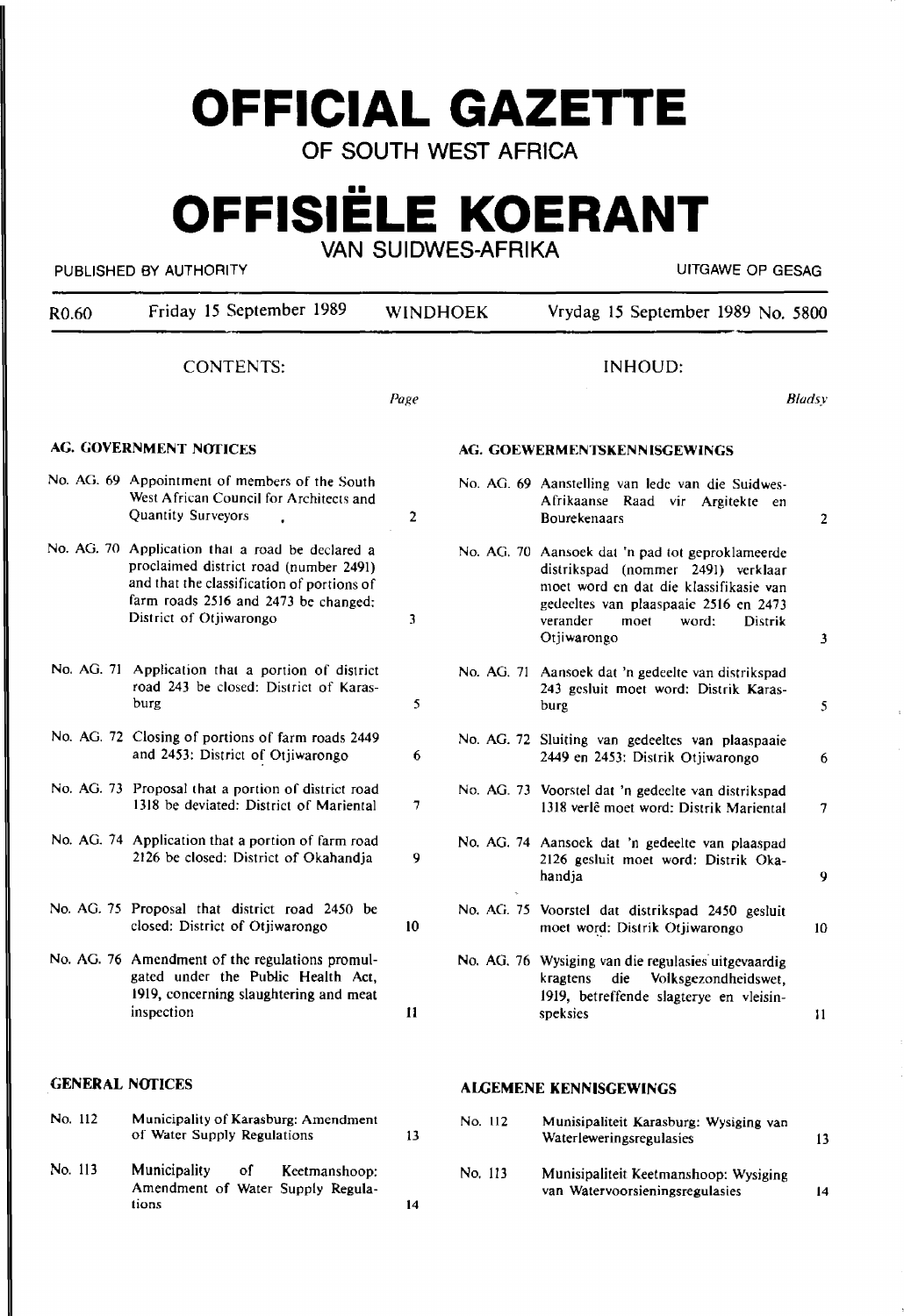| No. 114 | Otjiwarongo Amendment Scheme No. 1                                                       | 14 | No. 114 | Otjiwarongo Wysigingskema No. 1                                                              | 14 |
|---------|------------------------------------------------------------------------------------------|----|---------|----------------------------------------------------------------------------------------------|----|
| No. 115 | Mariental Amendment Scheme No. 1                                                         | 15 | No. 115 | Mariental Wysigingskema No. 1                                                                | 15 |
| No. 116 | Establishment of the township Vogel-<br>strand                                           | 15 | No. 116 | Dorpstigting van die dorp Vogelstrand                                                        | 15 |
| No. 117 | Establishment of the township Rocky<br>Crest                                             | 16 | No. 117 | Dorpstigting van die dorp Rocky Crest                                                        | 16 |
| No. 118 | City of Windhoek: Permanent closing<br>of portions A and B of Storch Street,<br>Windhoek | 17 | No. 118 | Stad Windhoek: Permanente sluiting<br>van Gedeeltes A en B van Storchstraat,<br>Windhoek     | 17 |
| No. 119 | City of Windhoek: Permanent closing<br>of a portion of Post Street, Windhoek             | 17 | No. 119 | Stad Windhoek: Permanente sluiting<br>van 'n Gedeelte van Poststraat, Wind-<br>hoek          | 17 |
| No. 120 | Peri-Urban Development Board: Rates<br>and Taxes outstanding five years and<br>longer    | 18 | No. 120 | Raad vir Buitestedelike Ontwikkel-<br>ing:Eiendomsbelasting uitstaande vyf<br>jaar en langer | 18 |
| No. 121 | Municipality of Tsumeb: Permanent<br>closure of Public Open Space                        | 19 | No. 121 | Munisipaliteit van Tsumeb: Permanente<br>sluiting van Openbare Oop Ruimte                    | 19 |
| No. 122 | Department of Finance, Windhoek:<br>Debt of the Central Revenue Fund                     | 20 | No. 122 | Departement van Finansies, Windhoek:<br>Skuld van die Sentrale Inkomstefonds                 | 20 |

### **AG. Government Notices**

Office of the

#### ADMINISTRATOR-GENERAL FOR THE TERRITORY OF SOUTH WEST AFRICA

#### DEPARTMENT OF CIVIC AFFAIRS AND MANPOWER

No. AG. 69 1989

#### APPOINTMENT OF MEMBERS OF THE SOUTH WEST AFRICAN COUNCIL FOR ARCHITECTS AND QUANTITY SURVEYORS

It is hereby made known in terms of section 3(5) of the Architects' and Quantity Surveyors' Act, 1979 (Act 13 of 1979), that the

#### Kantoor van die

**AG. Goewermentskennisgewings** 

#### ADMINISTRATEUR-GENERAAL VIR DIE GEBIED SUIDWES-AFRIKA

#### DEPARTEMENT VAN BURGERSAKE EN **MANNEKRAG**

No. AG. 69 1989

#### AANSTELLING VAN LEDE VAN DIE SUIDWES-AFRIKAANSE RAAD VIR ARGITEKTE EN BOUREKENAARS

Hierby word ingevolge artikel 3(5) van die Wet op Argitekte en Bourekenaars, 1979 (Wet 13 van 1979), bekend gemaak dat die Administrateur